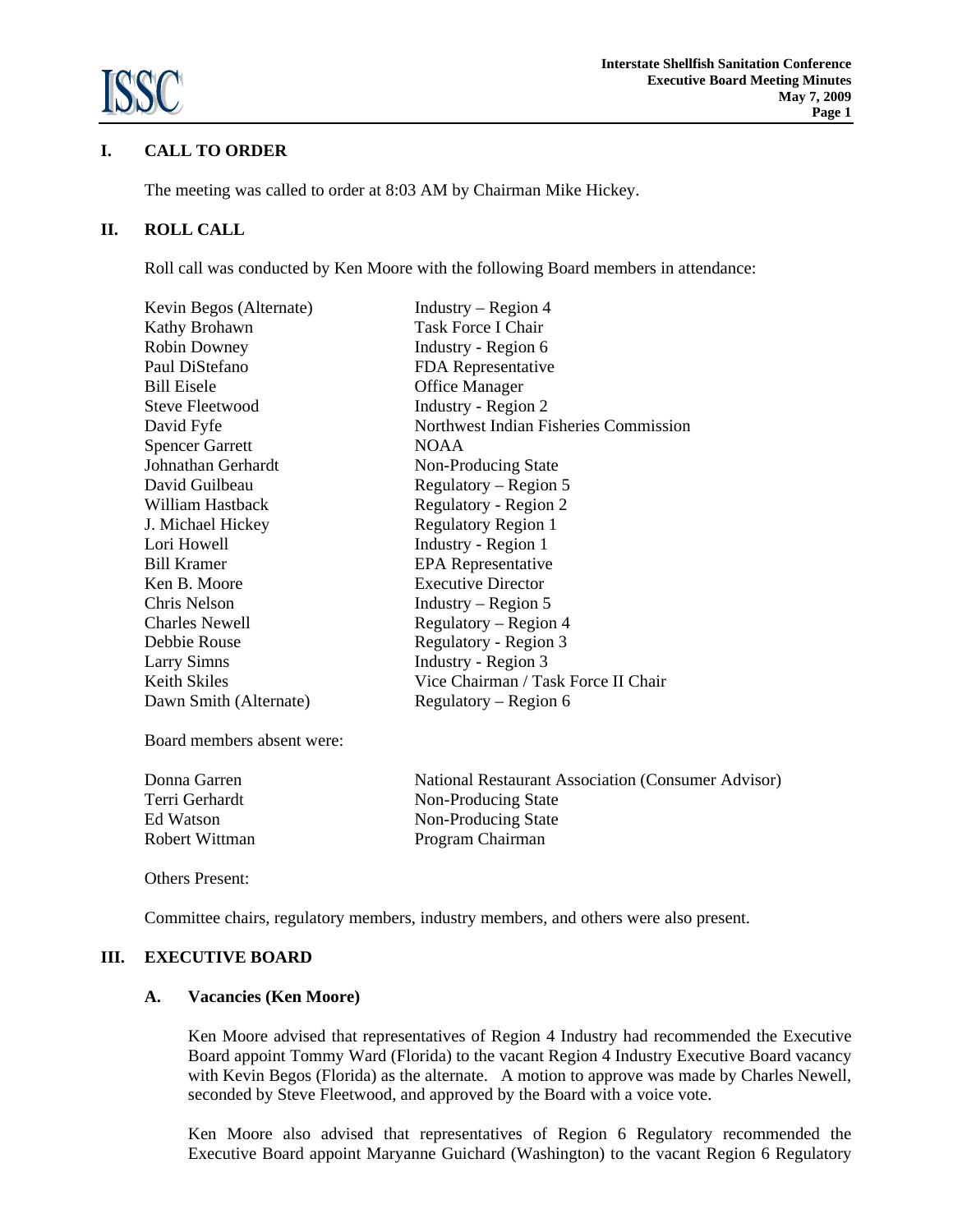

Executive Board vacancy with Dawn Smith (Oregon) as the alternate. A motion to approve was made by Robin Downey, seconded by Lori Howell, and approved by the Board with a voice vote.

# **B. Recognition of Deceased Members (Mike Hickey)**

There was a moment of silence taken in recognition of members Jack Pingree, Roger Holbrook, John Volk, Guy Jackson, and Dan Leonard that had passed away during the previous year. A memorial video of Dan Leonard's life was shared with the Board.

### **IV. MINUTES OF SEPTEMBER 11, 2008 MEETING**

Ken Moore advised that Board members had previously reviewed a draft of the September 11, 2008 minutes. A motion to approve the minutes as submitted was made by Lori Howell and seconded by Bill Hastback. The motion carried with a voice vote by the Board.

# **V. INTRODUCTORY COMMENTS**

### **A. Chairman**

 Mike Hickey welcomed everyone and thanked the Board members and Committee members for their participation in the meetings.

# **B. FDA**

Paul DiStefano reported on the following items:

- New specialist, Aaron Wozniak, in the Southeast Region; Pacific region will be hiring a third person; Total of 14 Shellfish Specialists
- CFSAN needs another water quality engineer in addition to Greg Goblick and Peter Pirillo; In process of hiring another lab person to assist Linda Chandler
- Total of 35 states (23 coastal and 12 inland) in the program with the addition of Michigan
- $FDA$  has identified  $\sim$  \$81,000 in additional funds earmarked for activities associated with V*ibrio*
- Don Kraemer indicated in the VMC meeting that FDA will investigate ways to obtain funding to assist in economic assessment study for *Vibrios*; University of Florida has performed a validation study for an irradiation plant and FDA has concurred.
- FDA is in discussions with NMFS to develop an interagency agreement so NOAA can directly hire industry vessels to monitor federal waters during bloom season (PSP).
- Beyond our Borders Program has established three new foreign offices.

# **C. NOAA**

Spencer Garrett reported on the following:

- NMFS is in the process of transferring \$75,000 to ISSC
- Administrative changes occurring in NMFS
- Projects monies will get very scarce for federal agencies
- Anticipates mandatory changes in inspection programs

### **D. EPA – Bill Kramer**

- Presented a report outlining EPA's objectives and status on recreational criteria activities
- The presentation will be posted on the ISSC website.
- EPA/ISSC regional water quality workshop's held several years ago were beneficial to State's water quality and beach programs.
- Updates will be posted on EPA's website.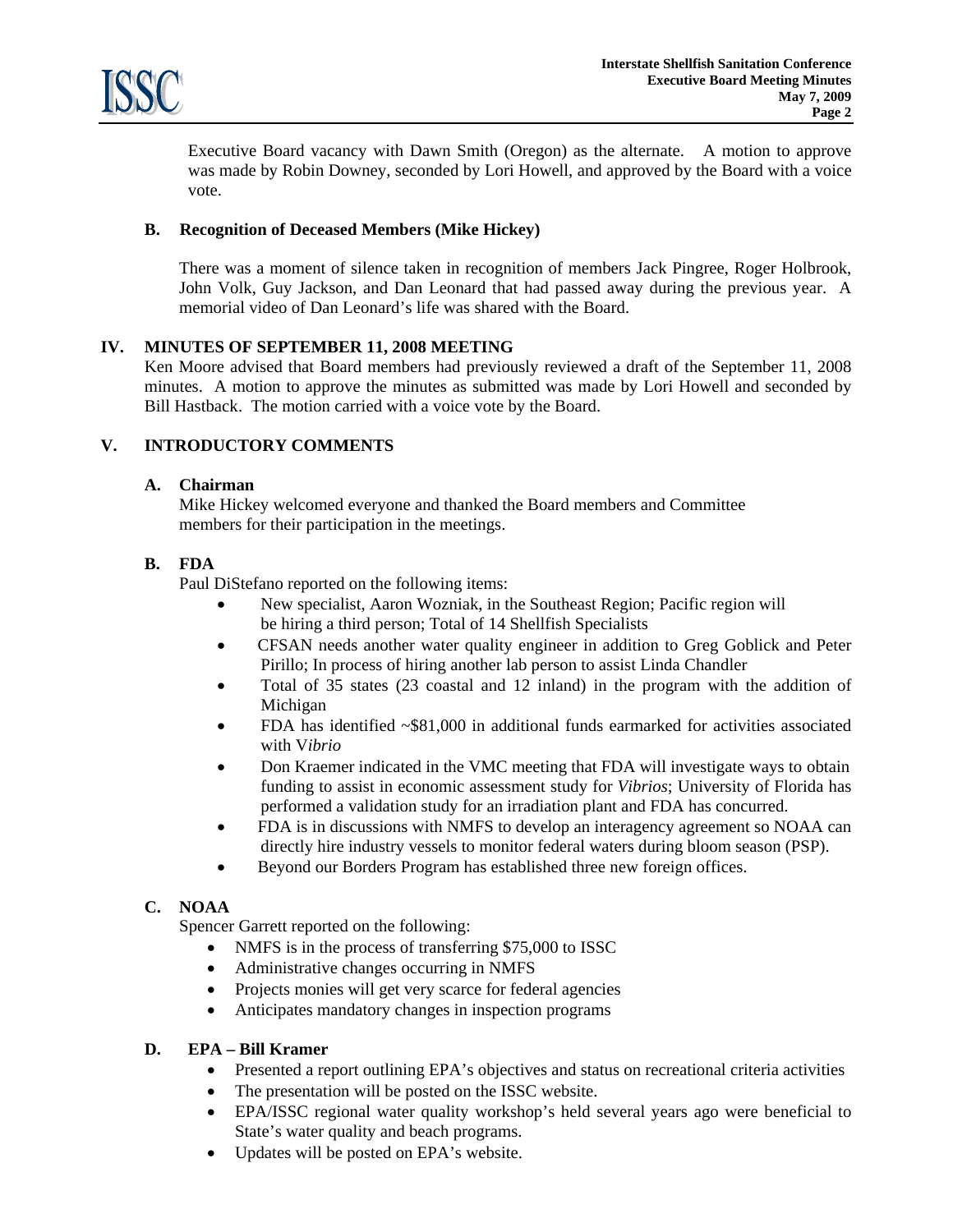

# **VI. PROGRAM CHAIRMAN'S REPORT**

### **A. 2009 Biennial Meeting**

 Ken Moore advised that the Biennial Meeting will be held at the Radisson Hotel in Manchester, New Hampshire during October 17 – 23, 2009.

Ken said that ISSC had been contacted by several vendors and asked how Board members felt about allowing vendors at the Biennial Meeting. Chris Nelson expressed concerns about the vendors referencing attendance at the meeting as a means of advertising endorsement by the ISSC. Kevin Begos offered to furnish a copy of a vendor agreement that could be used. Lori Howell expressed that this forum could be used as an opportunity for industry education and said a plan could be developed on how to balance both. After further discussion, a motion was made to Lori Howell and seconded by Larry Simns that this item be addressed by the Executive Committee. The motion passed with a voice vote by the Board.

 Ken asked the Board for presentation suggestions at the Biennial Meeting Thursday Symposium. Following a discussion, a motion was made by Chris Nelson and seconded by Steve Fleetwood that the Executive Office would plan a Thursday Symposium. The motion passed with a voice vote by the Board.

#### **B. 2009 Call for Proposals**

 Ken Moore informed the Board that the 2009 Call for Proposals was sent out March 10, 2009, and the deadline for submitting proposals for consideration at the 2009 Biennial Meeting is June 19, 2009. Distribution of the proposal packages will be July 19, 2009.

#### **C. Conference Registration and Membership Fees**

 Ken shared a revised Conference Registration Form with Board materials. He advised the Board that the Executive Committee was recommending the Board approve a conference registration fee that would include a two-year membership. The registration fee would be \$520.00. A motion was made by Steve Fleetwood and seconded by Bill Hastback to approve the conference registration form and fees. The motion carried with a voice vote by the Board.

# **VII. COMMITTEE REPORTS**

### **A. Executive Committee**

Mike Hickey referred this report to Ken Moore for presentation to the Board. Grant information was furnished in the Board materials. Ken Moore provided the Board with the following updates on the grant activities.

- 1. Grant Updates
	- a. FDA Cooperative Agreement

The current budget period for this grant was to end on July 1, 2009. A continuation application for the period July 1, 2009 – June 30, 2010 and a progress report has been submitted to FDA for approval.

b. FDA Carryover Funds

A carryover of ~\$90,000 is estimated. The majority of the carryover funds were originally budgeted for the Executive Director salary and a reallocation request will be submitted to the FDA Grants Management Office.

c. Small Conference Grant ISSC received a Notice of Grant Award from FDA in the amount of \$25,000 which will be used to assist State Shellfish Control Authorities to attend the 2009 Biennial Meeting.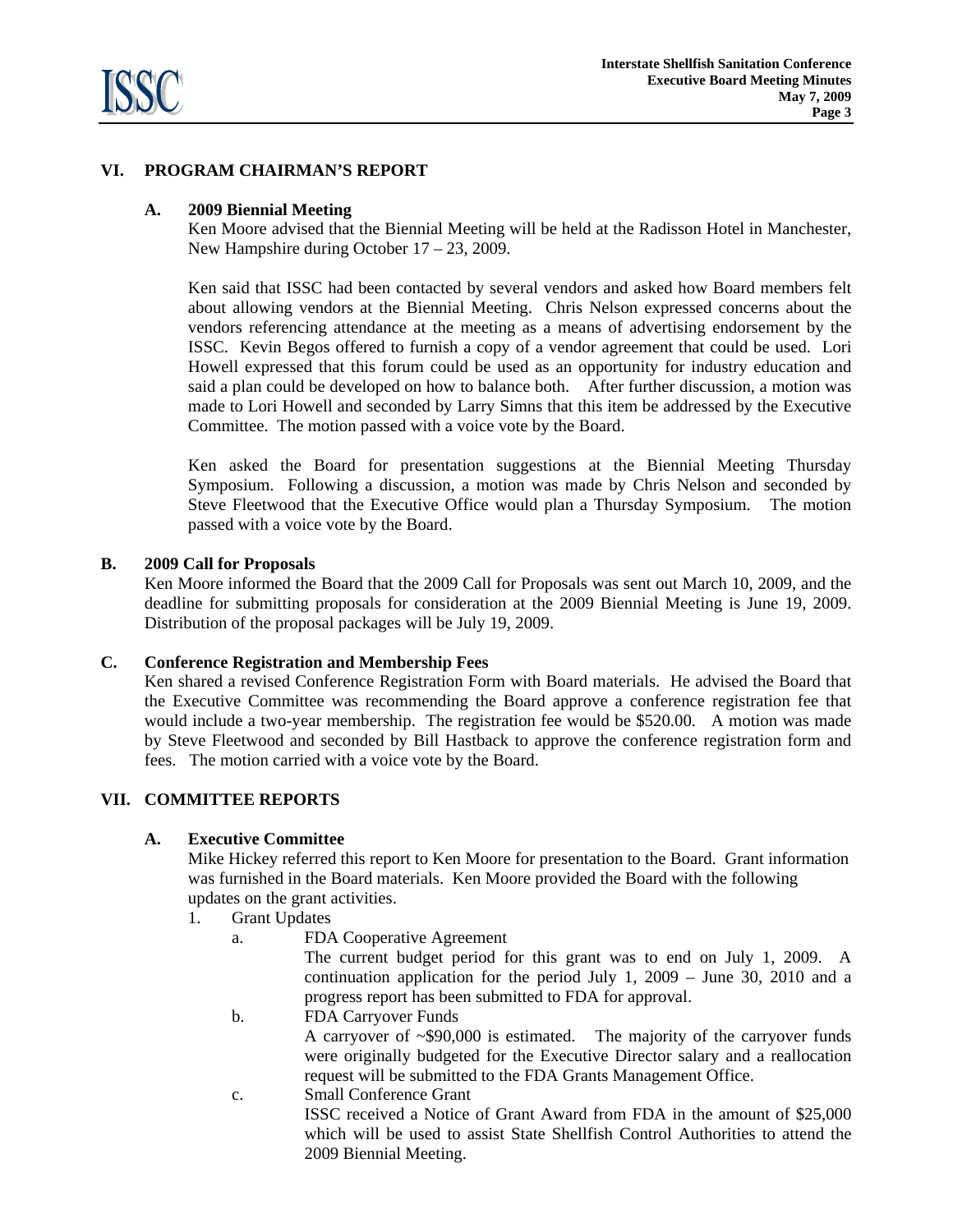

- d. Gulf & South Atlantic Fisheries Foundation ISSC received grant monies from the Foundation to fund the contract for the *Vv* Education Facilitator which ended December 31, 2008. Funding was also provided to fund workshops in the Gulf States to discuss development of their *Vv* Management Plans. A final report has been prepared and submitted to the Foundation.
- e. SK Grant Application Notice has been received that the grant proposal applications submitted were not selected for funding.
- 2. Financial Statement

Ken advised the Board that the current financial statement furnished in the Board materials provided balances for cash on hand, money market account, Certificate of Deposit, receivables, and grant account balances. A motion was made by Lori Howell and seconded by Spencer Garrett to accept the report as submitted. The motion carried with a voice vote by the Board.

# **B. Audit Committee**

 Lori Howell advised that the Audit Committee had reviewed the Audit Report for the year ending December 31, 2008, and also participated in a conference call with the audit firm. The auditors were pleased with the process and no deficiencies were noted. The auditors noted continuing improvement in procedures. Staff will be converting the accounting system to Quick Books. A motion was made by Spencer made motion and seconded by Steve Fleetwood to accept the audit report as submitted. The motion carried with a voice vote by the Board.

## **C. Vibrio Management Committee**

Lori Howell presented the VMC Committee report and recommendations as follows:

- 1. Recommended finalizing three *Vibrio parahaemolyticus* educational brochures for three target audiences (harvesters, dealers/ handlers and consumers) in the 1/3 page (front and back) format). After discussion, a motion was made by David Guilbeau and seconded by Kevin Begos directing the Executive Office to finalize three *Vibrio parahaemolyticus* educational brochures for three target audiences (harvesters, dealers/ handlers and consumers) in the 1/3 page (front and back) format) and share the final brochure with the Board. The motion carried with a voice vote by the Board.
- 2. Recommended development of an educational brochure targeting all *Vibrios*. After discussion, a motion was made by Bill Eisele and seconded by Paul DiStefano directing the *Vibrio* Education Subcommittee to develop a proposal on what needs to be accomplished for the *Vp* education video. The motion carried with a voice vote by the Board.
- 3. Recommended that an analysis of all physicians who have taken the on-line courses be obtained and provided to the *Vibrio* Education Subcommittee. After discussion, a motion was made by Chris Nelson and seconded by Spencer Garrett directing the Executive Office provide to the *Vibrio* Education Subcommittee an analysis of all those who have taken the online *Vv* Education Courses. The motion carried with a voice vote by the Board.
- 4. Recommended updating the *Vibrio vulnificus* educational brochure with more current statistics; provide information in a single year format; and that positive nutritional information be added. After discussion, a motion was made by Kevin Begos and seconded by Chris Nelson directing the *Vibrio* Education Subcommittee to update current risk of eating raw oysters brochure with more current statistics including information in a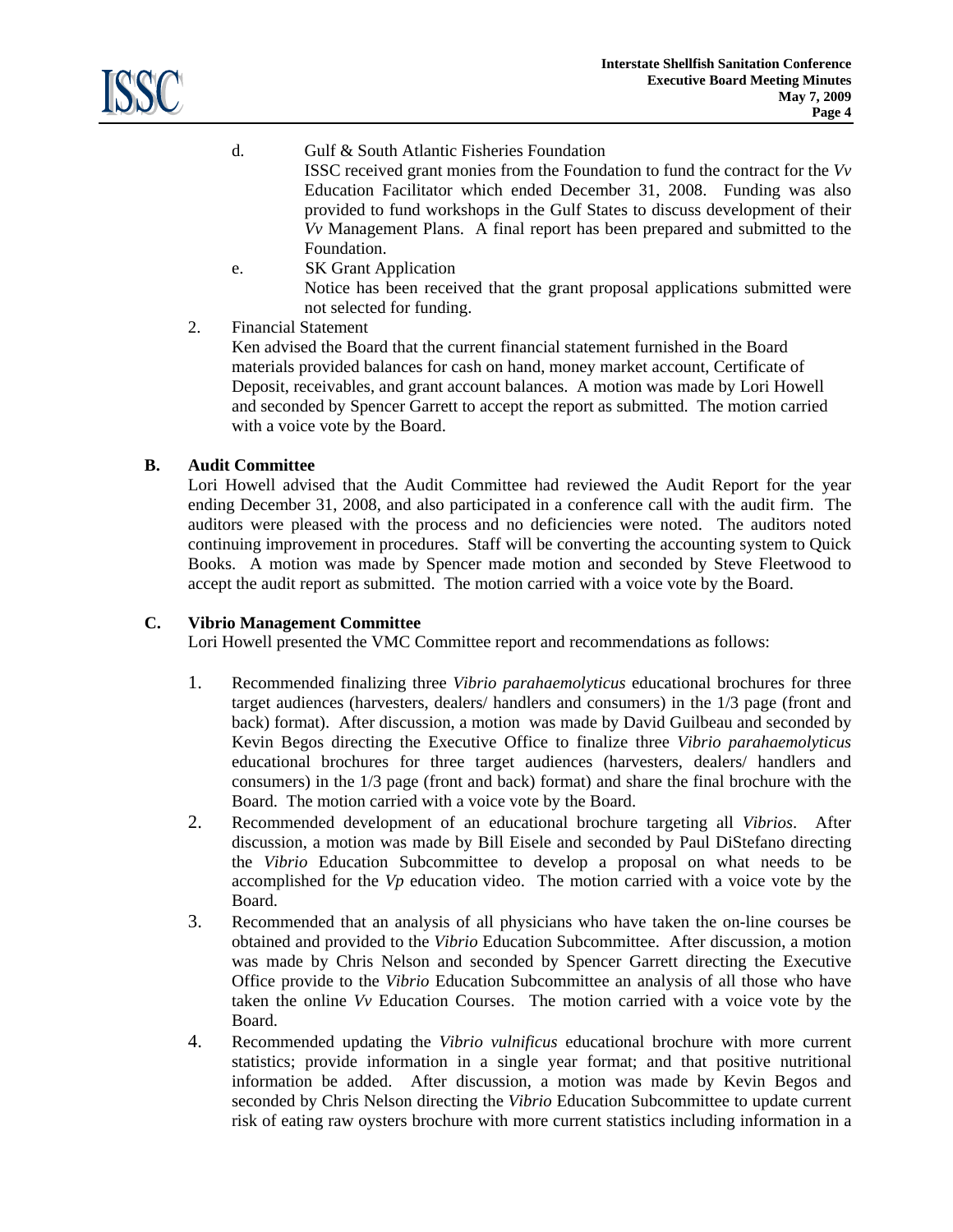

single year format and positive nutritional information and to research printing on demand for educational brochures. The motion carried with a voice vote by the Board.

- 5. Recommended the ISSC formally recognize the outstanding job that the State Education Coordinators have done in educating their state residents, doctors, and other health professionals about *Vibrios*. After discussion, a motion was made by Chris Nelson and seconded by Spencer Garrett directing the ISSC send formal recognition letters to the *Vv*  State Coordinators recognizing their outstanding job in educating their state residents, physicians, and other health professionals about *Vibrios*. The motion carried with a voice vote by the Board.
- 6. Recommended forming a working group to develop a proposal to be submitted to ISSC for deliberation at the October 2009 Biennial Meeting that would require dealers and harvesters to achieve three hours of education annually in order to be licensed or permitted. The proposal should be drafted to address the types of topics that may be covered in these educational courses; that states should develop courses, but also recognize other courses offered both by other states as well as in the marketplace, such as, for example, Serv-Safe training, participation in academic meetings, on-line courses, and other training avenues. After discussion, a motion was made by Robin Downey and seconded by Chris Nelson to appoint a work group (Robin Downey and Kevin Begos volunteered) to develop a proposal at the 2009 Biennial Meeting that would require dealers and harvesters to achieve three hours of education annually in order to be licensed or permitted. The proposal should be drafted to address the types of topics that may be covered in these educational courses; that states should develop courses, but also recognize other courses offered both by other states as well as in the marketplace, such as, for example, Serv-Safe training, participation in academic meetings, on-line courses, and other training avenues. The motion carried with a voice vote.
- 7. Recommended that the Board accept that there is a 13% difference in raw consumption between at-risk and non-at-risk oyster consumers as a piece of information to be used in deliberations concerning the use of the *Vv* Risk Calculator. After discussion, a motion was made by Charles Newell and seconded by Paul DiStefano with a friendly amendment by Keith Skiles, that the Board acknowledge that there is a 13% difference in raw consumption between at-risk and non-at-risk oyster consumers as a piece of information to be used in deliberations concerning the use of the calculator. The motion carried with a voice vote by the Board.
- 8. Recommended forming a work group to further develop a proposal to be submitted to ISSC for deliberation at the October 2009 Biennial Meeting that moves the means of addressing *Vibrio vulnificus* from illness reduction to risk reduction. Also recommended that the *Vibrio* Management Committee be listed as a submitter along with the Molluscan Shellfish Institute, GOIC, PCSGA and ECSGA. After discussion, a motion was made by Chris Nelson and seconded by Paul DiStefano. The motion carried with a voice vote by the Board.
- 9. Recommended forming a work group to further develop a proposal to be submitted to ISSC for deliberation at the October 2009 Biennial Meeting that develops a new chapter for Post Harvest Handling that shall include dealer requirements for labeling, HACCP, validation, verification and enforcement, new definitions and other areas. Also recommended that the *Vibrio* Management Committee be listed as a submitter along with the Molluscan Shellfish Institute, GOIC, PCSGA and ECSGA. After discussion, a motion was made by Chris Nelson and seconded by Johnathan Gerhardt directing a work group be appointed to review and edit the proposal that will be submitted to ISSC for deliberation at the October 2009 Biennial Meeting that develop a new chapter for Post Harvest Handling that shall include dealer requirements for labeling, HACCP, validation, verification and enforcement, new definitions and other areas. Also recommended that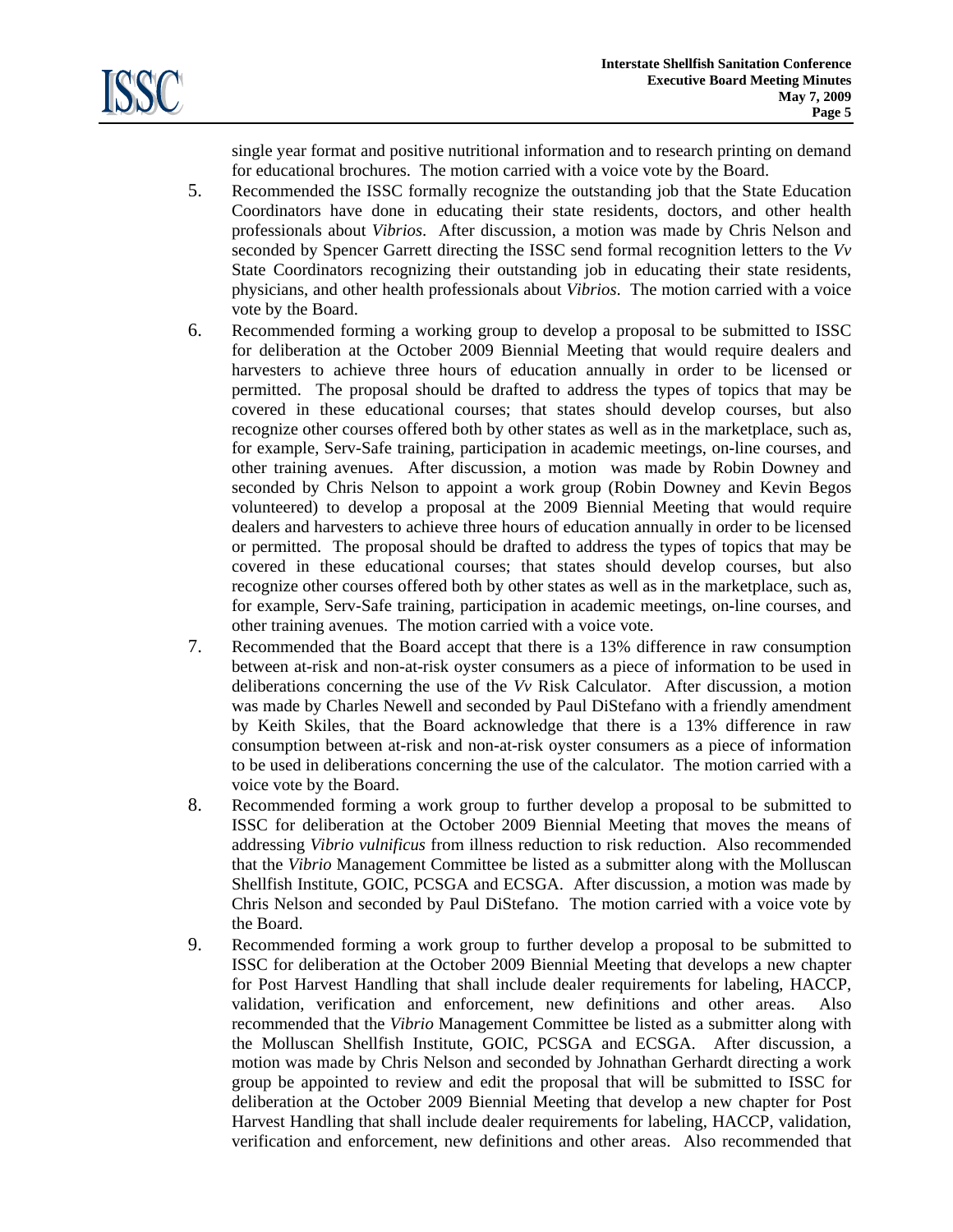the *Vibrio* Management Committee be listed as a submitter and that Angela Ruple chair the work group writing the proposal. The motion carried with a voice vote by the Board. [Bill Hastback and Dawn Smith voted against the motion.]

- 10. Recommended a proposal for Model Ordinance changes to Section II, Chapter II, Risk Assessment and Management, @.05 *Vibrio parahaemolyticus* Control Plan to make changes to "for cooking only" be submitted by the *Vibrio* Management Committee. After discussion, a motion was made by Paul DiStefano and seconded by Keith Skiles approving VMC submission of the "For Cooking Only" proposal for Model Ordinance changes to Section II, Chapter II, Risk Assessment and Management, @.05 *Vibrio parahaemolyticus* Control Plan to make changes to "for cooking only". The motion carried with a voice vote by the Board.
- 11. Recommended a proposal for changes to Guidance Document, Section IV, Naturally Occurring Pathogens making changes to "for cooking only" be submitted by the *Vibrio* Management Committee. After discussion, a motion was made by Chris Nelson and seconded by David Guilbeau approving VMC submission of a proposal for changes to Guidance Document, Section IV, Naturally Occurring Pathogens making changes to "For Cooking Only". The motion carried with a voice vote by the Board.
- 12. Recommended directing the Validation/Verification Work Group to complete revisions and finalize the so-called background document. This work documents the history of the development of the Validation for *Vibrio vulnificus* for added-safety validation and verification. Also recommended that the "background document" be included in the Guidance Document. This work documents the history of the development of the Validation for *Vibrio vulnificus* for added-safety validation and verification. Paul DiStefano suggested the background document be placed in the NSSP Guide section Public Health Reasons and Explanations rather than Guidance Documents. After discussion, a motion was made by Bill Hastback and seconded by Paul DiStefano directing the Validation/Verification Work Group to complete revisions and finalize the so-called background document and that the "background document" be included in the NSSP Guide Section Public Health Reasons and Explanations rather than the Guidance Document Section. The motion carried with a voice vote by the Board.
- 13. Requested that Angela Ruple identify the pages of references which are erroneously included in the Validation section of the NSSP Guide that need to be deleted and advise the Executive Office. This is an editorial change only and no action by the Board was required.
- 14. Recommended directing the Validation/Verification Work Group to deliberate and draft a proposal addressing whether Validation/Verification of Post Harvest Processes should be satisfactory compliance and provide a reference. The draft proposal should be returned to the VMC prior to submission to the conference in June 2009. After discussion, a motion was made by Spencer Garrett and seconded by Chris Nelson directing the Validation/Verification Work Group to deliberate and draft a proposal addressing whether Validation/Verification of Post Harvest Processes should be satisfactory compliance and provide a reference and that the draft proposal should be returned to the VMC prior to submission to the conference in June 2009. The motion carried with a voice vote by the Board.
- 15. Recommended that a proposal be drafted to make required changes to the NSSP Guide to reflect recent amendments to the Farm Bill which changed the definition of "pasteurized." After discussion, a motion was made by Spencer Garrett and seconded by Charles Newell directing the Executive Office to review use of word "pasteurized" and submit a proposal to the 2009 Conference that reflects changes as a result of FDA information that recent amendments to the Farm Bill changed the definition of "pasteurized." The motion carried with a voice vote by the Board.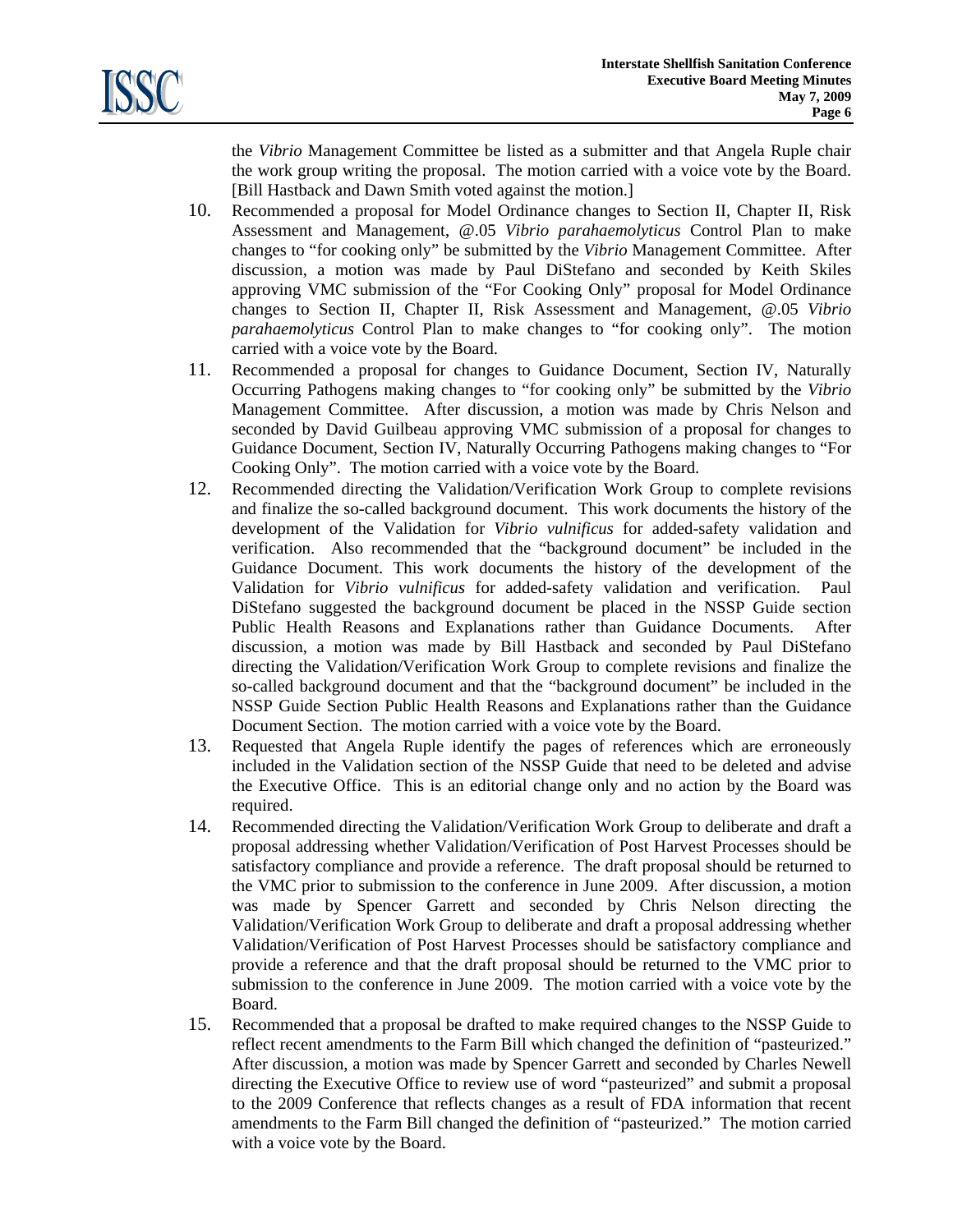

- 16. Recommended directing the Validation/Verification work group address the fact that the method currently recommended for confirmation of *V. vulnificus* in validation and verification protocols is no longer in BAM as referenced in the Model Ordinance. After discussion, a motion was made by Robin Downey and seconded by David Guilbeau directing the Validation/Verification work group address the fact that the method currently recommended for confirmation of *V. vulnificus* in validation and verification protocols is no longer in BAM as referenced in the Model Ordinance and eliminate the reference and submit a proposal to change. The motion carried with a voice vote by the Board.
- 17. Recommended directing the Validation/Verification Work Group develop guidance for validating and verifying time-to-temperature reduction criteria for *Vibrio vulnificus* and *Vibrio parahaemolyticus* and additional time-to-temperature controls. After discussion, a motion was made by Spencer Garrett and seconded by Chris Nelson directing the Validation/Verification Work Group to develop guidance for validating and verifying time-to-temperature reduction criteria for *Vibrio vulnificus* and *Vibrio parahaemolyticus*  and additional time-to-temperature controls. The motion carried with a voice vote by the Board.
- 18. Recommended directing the Validation/Verification Work Group run some initial statistics to look at the feasibility of using end-point testing rather than process validation. After discussion, a motion was made by Spencer Garrett and seconded by Chris Nelson directing the Validation/Verification Work Group to run some initial statistics to look at the feasibility of using end-point testing rather than process validation. The motion carried with a voice vote by the Board.
- 19. Recommended directing the Gulf States to collect information tracking changes in sales of oysters intended for raw consumption and directs the ISSC Executive Office to form a work group to develop a survey instrument for use by the Gulf States for this purpose. Following discussion, a motion was made by Spencer Garrett and seconded by Bill Hastback directing the Gulf States, with the assistance of the ISSC Executive Office, to collect information tracking changes in sales of oysters intended for raw consumption. Executive Office will appoint a work group to develop a survey instrument to assist Gulf States in collecting this information. The motion carried with a voice vote by the Board.
- 20. Recommended that FDA fund an Economic Impact Study analyzing the costs/benefits of implementing *Vibrio vulnificus* controls in Gulf States. After discussion, a motion was made by Spencer Garrett and seconded by Chris Nelson approving the recommendation that FDA fund an Economic Impact Study analyzing the costs/benefits of implementing *Vibrio vulnificus* controls in Gulf States.
- 21. Advised that based in part, upon continuing actions, such as further identifying the percentage of oysters intended for raw consumption and validation and verification of refrigeration controls, the VMC has no objection to the draft *Vibrio vulnificus* management plans submitted by the Gulf states. After a lengthy discussion, a motion was made by Spencer Garrett and seconded by Chris Nelson that the Executive Board acknowledge the Committee's recommendation that based, in part, upon continuing actions, such as further identifying the percentage of oysters intended for raw consumption and validation and verification of refrigeration controls, the Gulf State Vibrio Management Plans submitted and reviewed by the VMC are in compliance with Proposal 00-201. The Board also directed the VMC continue to oversee implementation of the Plans. The motion carried with a voice vote by the Board.
- 22. Recommended that the Conference send a letter to the states concerning the changes that will be implemented; that pre-dawn harvesting can be an important means of achieving the requirements of *Vibrio vulnificus* control plans; and that states should be encouraged to consider pre-dawn harvesting. Following discussion, a motion was made by Kevin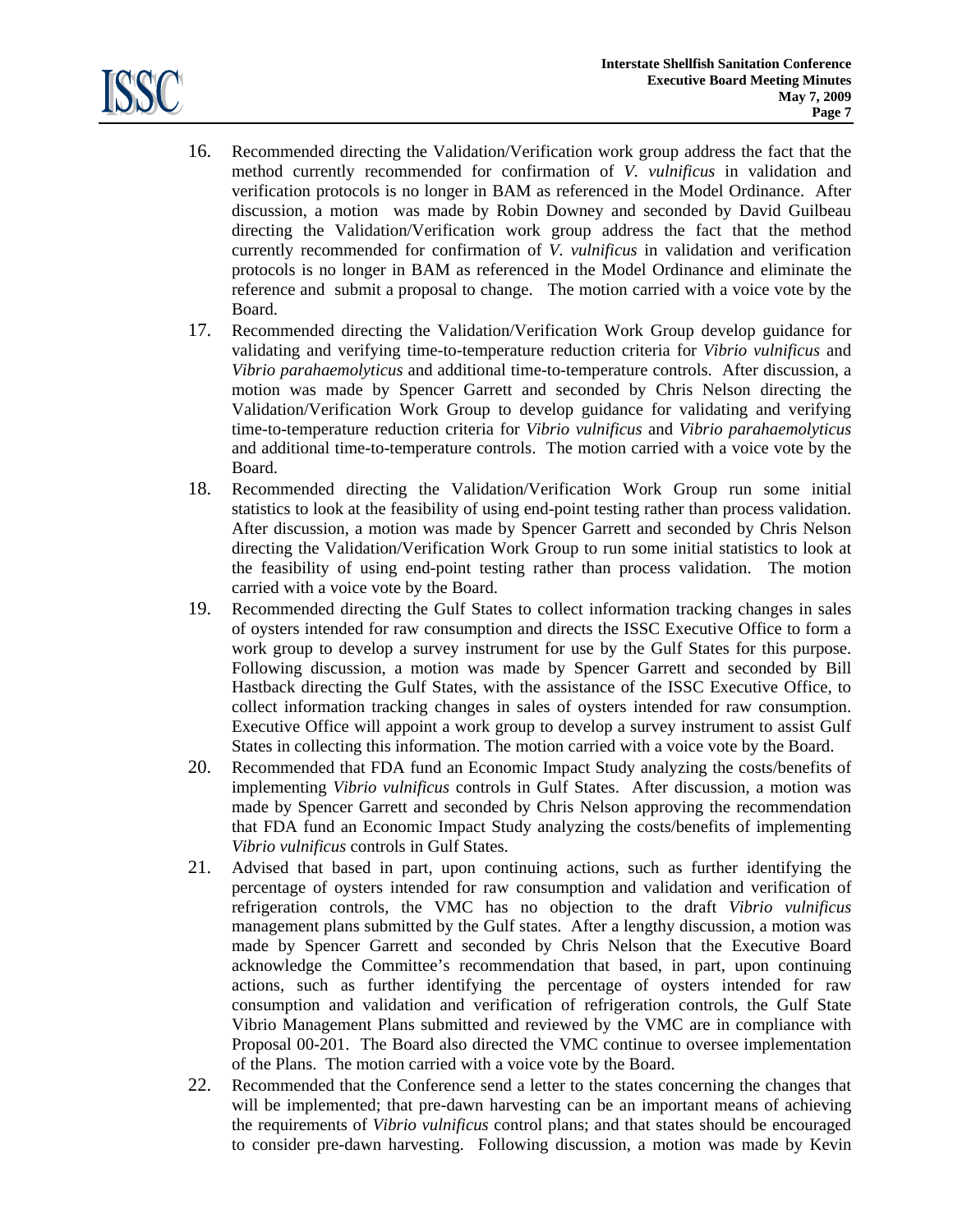

Begos and seconded by Robin Downey directing the ISSC to send a letter to the states concerning the changes that will be implemented; that pre-dawn harvesting can be an important means of achieving the requirements of *Vibrio vulnificus* control plans; and that states should be encouraged to consider pre-dawn harvesting. This information should be shared with the Patrol Committee. The motion carried with a voice vote by the Board.

23. Recommended submitting a proposal addressing time-to temperature post harvest requirements on trucks for *Vibrio parahaemolyticus* control. After discussion, a motion was made by Lori Howell and seconded by Steve Fleetwood approved submission of a proposal addressing time-to temperature post harvest requirements on trucks for *Vibrio parahaemolyticus* control. The motion carried with a voice vote by the Board.

### **D. Laboratory Methods Review Committee**

 Ken Moore advised the Conference is bogged down with the issue of method approval and he is not sure the process ISSC has in place is serving us very well. He said there is no incentive to some of the submitters to have the method approved by ISSC. The Laboratory Methods Review Committee continues to work on requesting additional information from previous proposals submitted to the Conference. The Board discussed the laboratory methods approval process at length. No action was required by the Board.

### **VIII. OLD BUSINESS**

# **A. FDA Oyster Retail Study**

 Paul DiStefano advised the Board that the FDA Oyster Retail Study will be furnished to the ISSC Executive Office for distribution when available. The report is in draft form and needs to go through the peer review process. No action was required by the Board.

### **B. Dockside Biotoxin Testing in Federal Waters**

Mike Hickey advised that a draft letter addressing Dockside Testing in Federal Waters previously furnished to Board members for comment. The letter encourages States involved in this pilot to continue to allow this approach. Ken Moore read the Board action taken at the October 2006 meeting which stated "The ISSC Executive Board supports the issuance of fishing permits as referenced in the Federal Register dated Monday, June 19, 2006, Vol 71, No. 117 for surf clams and ocean quahogs. The ISSC Executive Board further recognizes that the issuance of the fishing permit will allow for the conducting of a pilot testing program which will provide an equivalent level of protection as required by the NSSP for Paralytic Shellfish Poisoning (PSP) and further allow for the introduction of new technological innovations and food safety controls within the seafood industry". Ken advised that the intent of the letter is to encourage the Northeast States involved in this pilot to allow the people conducting the project to use the Abraxis Kit side by side with the Jellett Kit.

A motion was made by Lori Howell and seconded by Charles Newell which approved distribution of the referenced letter. The motion carried with a voice vote by the Board.

### **C. ISSC Procedure for Handling Travel Assistance Requests**

 Ken advised that the Board had previously been furnished a copy of the newly developed ISSC Procedure for Handling Travel Assistance Requests. After a brief discussion, a motion was made by Lori Howell and seconded by Paul DiStefano to adopt the amended travel policy (do not strike cash advances and change state guidelines to federal guidelines). The motion carried with a voice vote by the Board.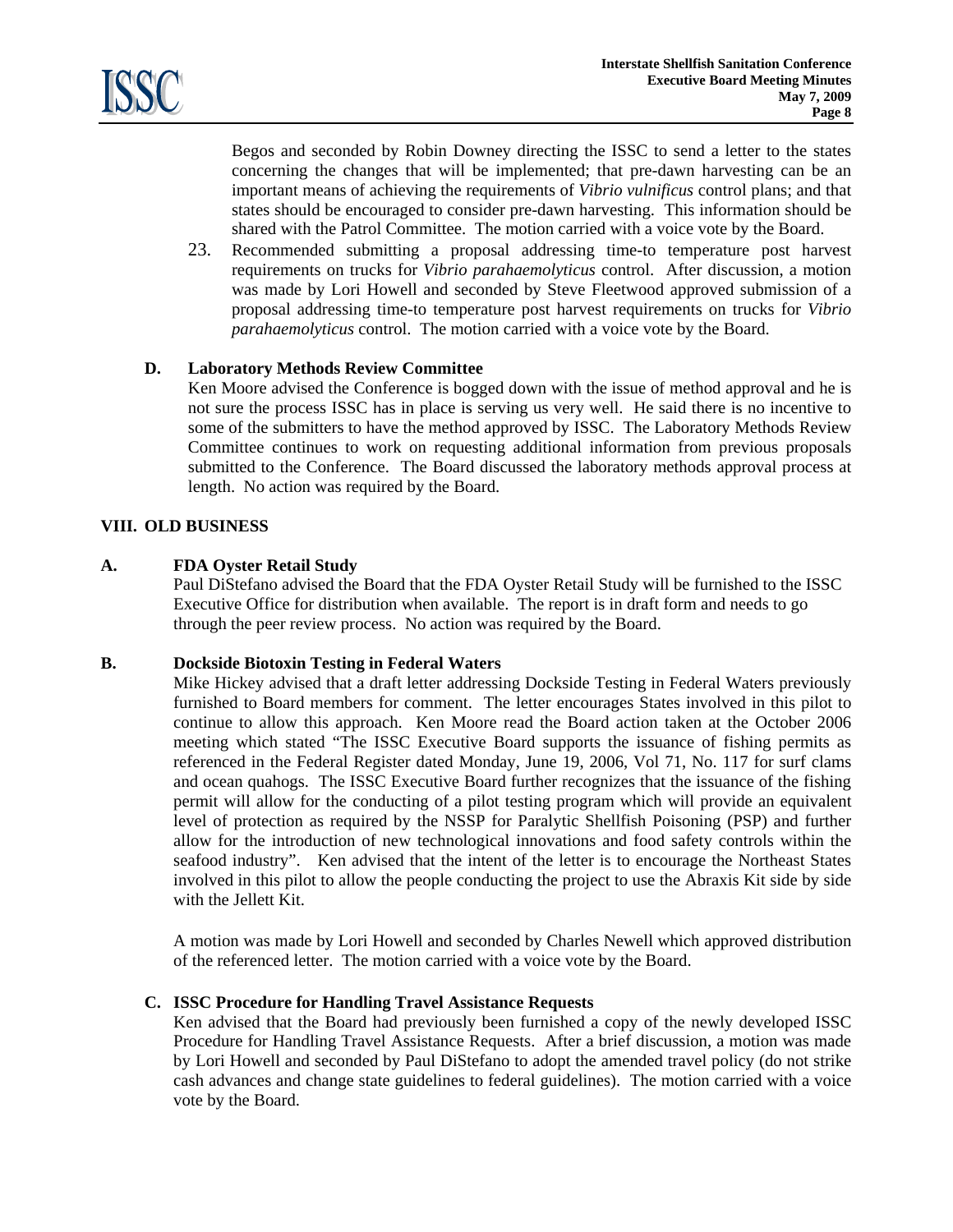

# **IX. NEW BUSINESS**

# **A. FDA Status of State Programs**

Paul DiStefano presented the FDA Status of State Programs Report:

- Growing area element -19 states -5 states with deficiencies.
- Incomplete sanitary surveys 8 states.
- Annual reports not being reported.
- Sampling frequency not being conducted.
- Inadequate staffing –3 states FDA wrote a letter to the state addressing their concerns.
- Overall the growing area looked pretty good.
- Control of harvest element -14 states. 207 areas all deficiencies in the prior year had been corrected. Huge improvement over the last year.
- Plant element 22 states 222 dealers. 21 of 22 were in full compliance. One state not in compliance is having problems getting inspections done frequently. Failure to implement HACCP plan.
- No written recall procedures -1 state.
- Failure to purchase shellfish from an approved source –same state.
- Failure to protect shellfish from cross contamination.
- Failure to maintain adequate shipment records 7 states.

The Board discussed how the industry could obtain a copy of their state's report. Ken and Paul will make a suggestion so industry members can obtain copies of state reports. No action was required by the Board.

## **B. 2007 NSSP Guide for the Control of Molluscan Shellfish**

 Ken Moore advised the Board that the Guide is available on FDA's website through the ISSC website but there is not a user-friendly printable version available. Ken suggested that ISSC post a printable PDF version on the ISSC website with a notation that the official version is posted on the FDA website. No action was required by the Board.

# **C. EU Audit**

Paul DiStefano presented a report to the Board.

- EU's intent was to compare programs and audit US for EU's approved list.
- EU said US program is sophisticated and well documented and has a uniform program across board.
- US program personnel are well trained and knowledgeable.
- EU acknowledged adequacy of NSSP audits by FDA .
- Recognized there are significant differences.
- One significant difference is that we are a water quality program and they are a meat based program.
- Concerns included inadequate monitoring system for marine water toxins
- FDA is not monitoring state labs at frequency required
- Major concerns with *Vv*
- EU is due to provide FDA a report next week and FDA has 60 days to respond.

No action was required by the Board.

### **D. ISSC Draft Proposal (Shellfish Sanitation Program Records)**

 Ken Moore advised that members have been furnished a copy of a draft proposal submitted by Bill Kramer for Shellfish Sanitation Program Records to improve communications. Both FDA and NOAA are supportive of submission of the proposal at the Biennial Meeting. A motion was made by Paul DiStefano and seconded by Lori Howell to forward the Shellfish Sanitation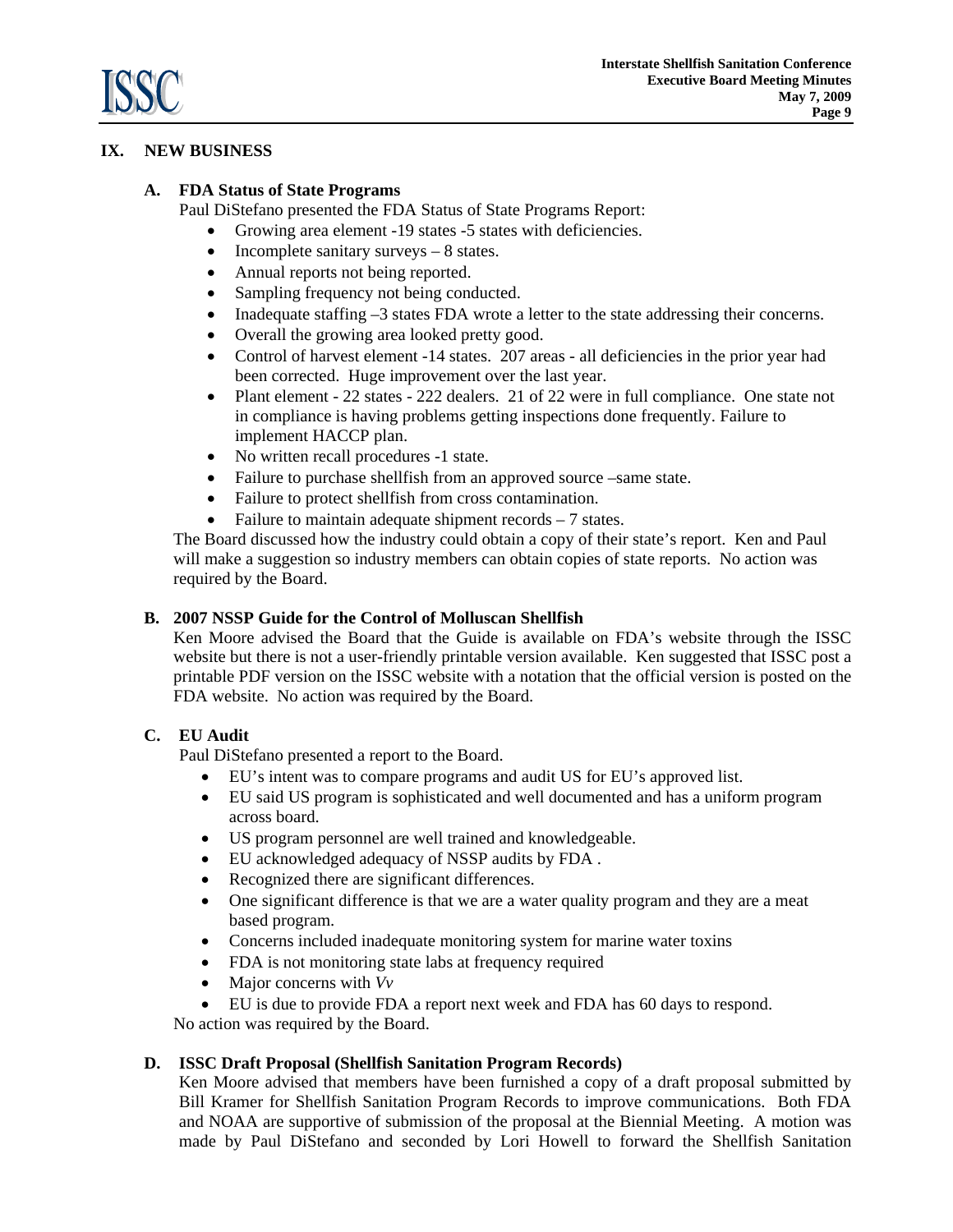

Program Records proposal to the Conference for consideration at the 2009 Biennial Meeting. The motion carried with a voice vote by the Board.

### **E. ISSC Program Letters to States and Responses**

 Ken Moore advised that the ISSC Executive Office was requested to write letters to several governors and legislative bodies explaining the implication of states not being able to meet the minimum NSSP requirements because of funding. He said copies of the letters were included in the Board materials furnished. No action was required by the Board.

# **F. 2009 Mississippi Illness Outbreak**

 Ken Moore advised that Dale Diaz would like to explain to the Board some facts of this issue. Dale presented background of the 2009 Mississippi illness outbreak (attachments furnished in Board materials) and measures taken in response to the unfortunate events involving suspected Norovirus outbreaks associated with the consumption of oysters from Mississippi growing areas last season. A review of the growing area classification determined a growing area classification problem did not exist. The review included a review of the growing area classification file records; a field review of existing pollution sources; a review of actual and potential intermittent pollution sources, such as vessel waste discharge and wastewater discharge from treatment plant collection systems; and examination of water quality subsequent to the illness outbreak. The growing area was placed in the closed status until verified that the area was properly classified, using current data, in compliance with the NSSP Model Ordinance. The area remained closed for a minimum of 21 days which is required by the National Shellfish Sanitation Program. There was a review of the documentation to trace the shellfish to its source, a review of the classification assigned to the growing area and whether the sanitary survey data supporting that classification is current; and a review of the probability of illegal harvesting from areas classified as restricted, prohibited or in the closed status. Mississippi evaluated the distribution and processing of the shellfish and it was determined that there was no reason to believe a problem existed in the distribution or processing of the shellfish.

After a lengthy discussion by Board members the following motions were made:

 A motion was made by Lori Howell and seconded by Bill Eisele to approve Ken Moore's suggestion that the Board task a committee to immediately address product recall and develop a guidance document to provide guidance to states for conducting recalls and how a state should react when an illness occurs. This document will be submitted as a proposal at the Biennial Meeting. The motion passed with a voice vote by the Board.

 A motion was made by David Guilbeau and seconded by Chris Nelson to task the Reciprocity Committee to determine if the State of Virginia violated reciprocity during the Mississippi outbreak and recall. The motion carried with a voice vote by the Board.

### **G. FDA Draft Policy on 1000:1 Dilution Line**

 Paul DiStefano advised that the 1000:1 Dilution policy is in draft form and needs to go through the FDA peer review process. Ken requested that FDA submit this as a proposal for incorporation into the program. In response to Kathy Brohawn, Paul said that this guidance is not presently in the NSSP Guide. No action was required by the Board.

## **H. Location of Future Board Meetings**

 Spencer Garrett asked that consideration be given to holding future Board meetings at hotels located at destination airports which will be more economical. Ken responded that transportation